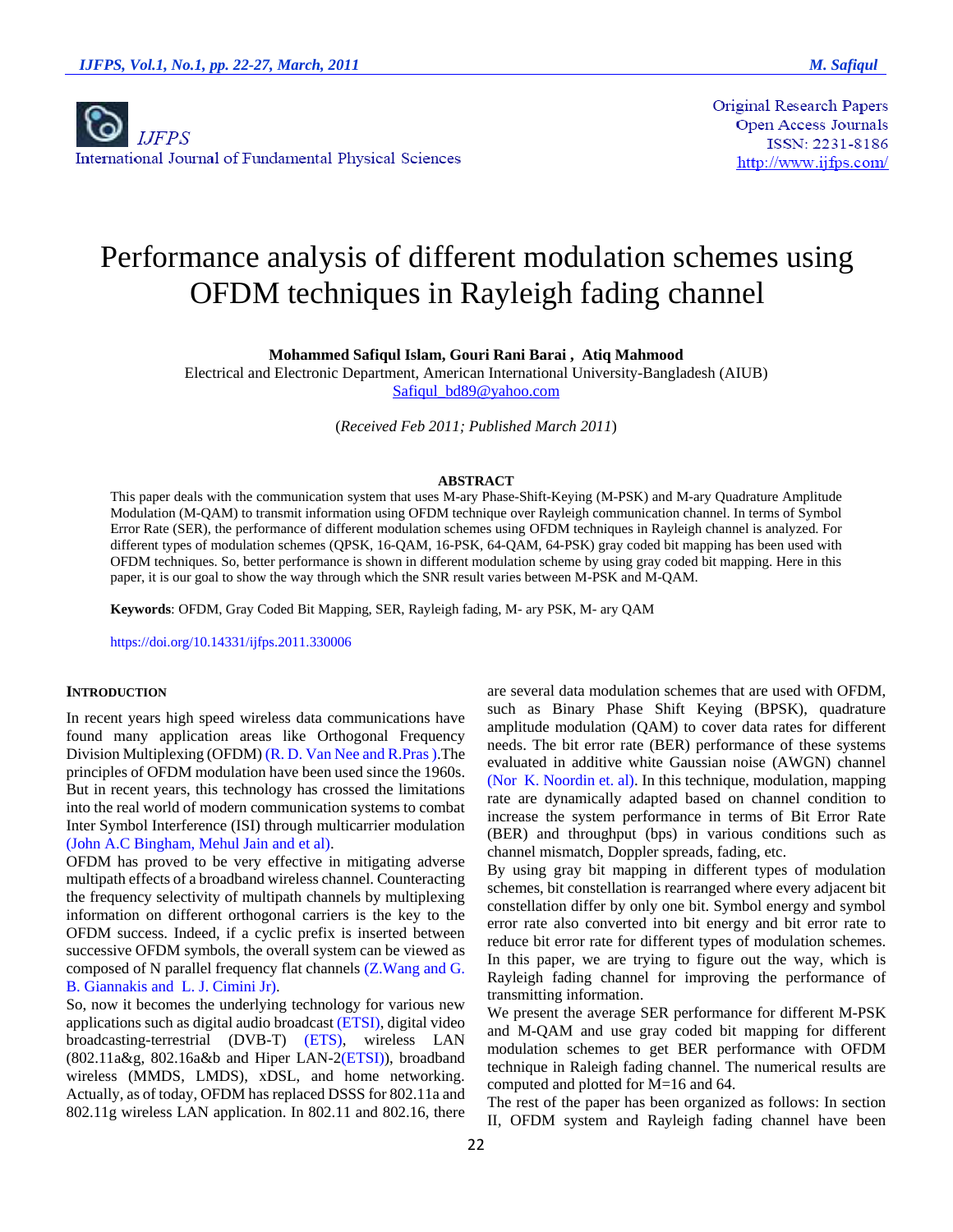described. In section III, simulations and results are presented. Finally, we conclude the paper in the last section.

#### **SYSTEM MODEL, (A. CHANNEL MODEL)**

In a multipath environment, it is reasonably intuitive to visualize that an impulse transmitted from the transmitter will reach the receiver as a train of pulses. When there are large numbers of paths, applying Central Limit Theorem, each path can be modeled as circularly complex Gaussian random variable with time as the variable. This model is called Rayleigh fading channel model. A circularly symmetric complex Gaussian random variable is of the form,

$$
Z = X + jY \tag{1}
$$

where real and imaginary parts are zero mean independent and identically distributed Gaussian random variables. For a circularly symmetric complex Gaussian random variable *Z*,

$$
E[z] = E[e^{j\theta}Z] = e^{j\theta} E[Z].
$$
 (2)

The statistics of a circularly symmetric complex Gaussian random variable is completely specified by the variance,  $\sigma^2$  =  $E[Z^2]$ . Now, the magnitude |Z| which has a probability density,

$$
p(z) = \frac{z}{\sigma^3} e^{\frac{-z^2}{2\sigma^2}} z \ge 0
$$
 (3)

is called a Rayleigh random variable. This model, called Rayleigh fading channel model, is reasonable for an environment where there are large number reflectors.

## B. OFDM transceiver*:*

Before transmitting information bit in Raleigh fading channel through the OFDM transmitter we use different modulation schemes and also gray bit mapping, which is shown in Fig.1. And information data are modulated in a baseband fashion by the IFFT. Then the data is transmitted to the channel. The receiver performs the inverse process of the transmitter.





In Orthogonal Frequency Division Multiplexing, multiple sinusoidal with frequency separation  $\frac{1}{T}$  is used where T is the symbol period. The sinusoids used OFDM can be defined as (John-R-Barry et al):

$$
g_k(t) = \frac{1}{\sqrt{T}} e^{\frac{j2\pi kt}{T}} w(t)
$$
 (4)

Where  $k = 0,1,... K - 1$  correspond to the frequency of the sinusoidal and  $w(t) = u(t) - u(t - T)$  is a regular window over [0 T]. OFDM uses multiple sinusoidals having frequency separation  $\frac{1}{T}$  where each sinusoidal gets modulated by independent information. The information is multiplied by the corresponding carrier signals. Mathematically, the transmit signal is,

$$
s(t) = a_0 g_0(t) + a_1 g_1(t) + \dots + a_{K-1} g_{K-1}(t)
$$
  
= 
$$
\sum_{0}^{K-1} a_k g_k(t)
$$
  
= 
$$
\frac{1}{\sqrt{T}}
$$
  

$$
\sum_{0}^{K-1} a_k e^{\frac{j2\pi kt}{T}} w(t)
$$
 (5)

The interpretation of the Eq. (5) is as follows:

(a) Each information signal  $a_k$  multiplies the sinusoidal having frequency of  $\frac{k}{T}$ .

(b) Sum of all such modulated sinusoidal are added and the resultant signal is sent out as  $s(t)$ . The sampled version of the above equation is,

$$
s(nT) = \frac{1}{\sqrt{T}} \sum_{0}^{K-1} a_k e^{\frac{j2\pi knt}{T}} w(nt)
$$
 (6)

This operation corresponds to an inverse Discrete Fourier Transform (IDFT) operation. For different modulation selected parameters of the OFDM system based on IEEE 802.11a specifications are tabulated in Table-I.

| Parameter                        | Value                                         |  |  |
|----------------------------------|-----------------------------------------------|--|--|
| Modulation                       | OPSK/16-OAM/64-OAM/16-<br><b>PSK /64-PSK.</b> |  |  |
| FFT size, nFFT                   | 64                                            |  |  |
| Number of used subcarriers, nDSC | 52                                            |  |  |
| FFT Sampling frequency           | 20MHz                                         |  |  |
| Subcarrier spacing               | 312.5kHz                                      |  |  |
| Used subcarrier index            | $\{26 \text{ to } 1, +1 \text{ to } +26\}$    |  |  |
| Cylcic prefix duration, Tcp      | 0.8us                                         |  |  |
| Data symbol duration, Td         | 3.2us                                         |  |  |
| Total Symbol duration, Ts        | 4us                                           |  |  |

From Table-I, we can see that the symbol duration  $T = 3.2 \mu s$ . This implies that the used subcarriers are  $\frac{1}{T}$  =  $\pm$ 312.5 $kHz$ ,  $\pm$  625 $kHz$ . . . and so on. The available bandwidth of 20MHz is split into 64 subcarriers. Out of the 64 subcarriers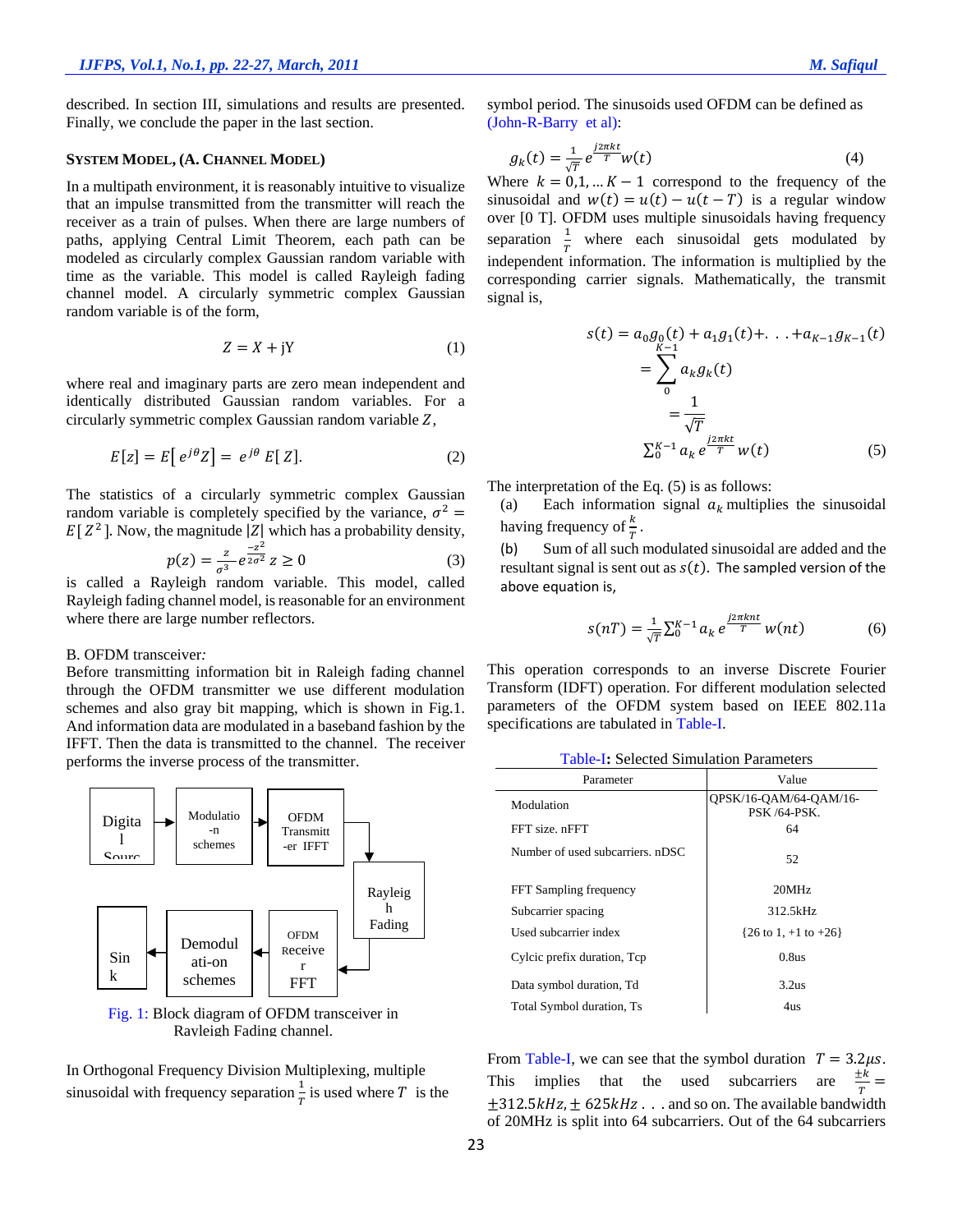having indices  $k = [-32, \ldots, +31]$ , the number of used subcarriers is 52. The used subcarriers having indices  $[-26. \ldots -1 + 1. \ldots +26]$  are used for transmitting information sequence  $a_1$  to  $a_{52}$ . Once the bits in each symbol are assigned to appropriate IDFT (Weinstein, S.B., Ebert, P.M) inputs or IFFT (inverse fast Fourier Transform) inputs, which is mathematically equivalent to IDFT operations, it transforms the frequency domain inputs into time domain signals . The length of the OFDM symbol is  $NT$ , where T is the IFFT input symbol period mentioned above and  $N$  is number of subcarriers of the system. After some additional processing, the time domain signal is transmitted across the channel. At the receiver, an FFT block is used to process the received signal and bring it into the frequency domain. When the output samples of the FFT are plotted in the complex plane, it forms a constellation, such as 16-QAM.

## **C. Cyclic prefix**

In an OFDM transmission, we know that the transmission of cyclic prefix does not carry extra information. The signal energy is spread over time  $T_d + T_{cp}$  whereas the bit energy is spread over the time  $T_d$  i.e.  $E_s$ .  $(T_d+T_{cp}) = E_b$ .  $T_d$ . Simplifying,

$$
E_s = \frac{Td}{(Td+Tcp)} E_b \tag{7}
$$

#### **D. Relation between Eb/N<sup>o</sup> and Es/N<sup>o</sup> in OFDM**

The relation between symbol energy and the bit energy is as follows:

$$
\frac{E_S}{N_0} = \frac{E_b}{N_0} \left( \frac{n.DSC}{n.FFT} \right) \left( \frac{Td}{Td + Tcp} \right) \tag{8}
$$

Expressing in decibels,

$$
\frac{E_S}{N_0}dB = \frac{E_b}{N_0}dB + 10log_{10}(\frac{n.DSC}{n.FFT}) + 10log_{10}(\frac{Td}{(Td+Tcp)})
$$
\n(9)

### **E. M-ary PSK Modulation in OFDM Model**

The general analytic expression for M-ary PSK waveform is:

$$
s_i(t) = A \cdot \cos(w_c t + \phi_i(t)); \quad i = 0, 1, 2, \dots M - 1 \tag{10}
$$

Where = 
$$
\sqrt{\frac{2E_S}{T_S}}
$$
,  $\emptyset = \frac{2.\pi m}{M}$ ,  $m = 0,1,2$ ,  $M - 1$ 

The parameter  $E_s$  is symbol energy,  $T_s$  is symbol time duration, and  $0 \le t \le T_s$ . For BPSK modulation,  $M = 2$ , and for QPSK modulation  $M = 4$ , and the modulation data signal shifts the phase of the waveform,  $s_i(t)$ .

The BPSK bandwidth efficiency is 1 bit/Hz, while QPSK bandwidth efficiency is 2 bits/Hz.

# **1. SER calculation for M-ary PSK in Rayleigh fading channel**

The error rates of binary modulation schemes in a Rayleigh fading environment are available in closed form (John Proakis 1983). Closed-form expression for symbol error rate of M-ary Coherent Phase Shift Keying (CPSK) signals over Rayleigh fading channel can be expressed in terms of a single integral as Coherent PSK (Pawula, R.F et al):

$$
P_e(\gamma) = \frac{1}{\pi} \int_{-\frac{\pi}{2}}^{\frac{\pi}{2}-\alpha} \exp(-\gamma \sin^2 \alpha \sec^2 \theta) d\theta \qquad (11)
$$

where  $\gamma$  is the signal o noise power ratio, M is the number of modulation level and  $\alpha = \frac{\pi}{M}$  $\frac{\pi}{M}$ . In Rayleigh fading channel the signal envelop is Rayleigh distributed and the instantaneous SNR is Chi-square (John Proakis 1983), so the probability density function of SNR,  $\nu$  has the form

$$
p(\gamma) = \frac{1}{\rho} \exp\left(-\frac{\gamma}{\rho}\right) \quad \gamma \ge 0 \tag{12}
$$

Where  $\rho$  is the average SNR. The average conditional error rate over the random variable  $\nu$  is

$$
P_e = \int_0^\infty P_e(\gamma) p(\gamma) d\gamma \tag{13}
$$

To obtain the error rate using Eq. (13), a double integral must be evaluated. Interchanging the order of integration with respect to the variable  $\gamma$  can be carried out first

PSK: 
$$
P_e = \frac{1}{\pi} \int_{-\frac{\pi}{2}}^{\frac{\pi}{2}-\alpha} \frac{\cos^2\theta}{\cos^2\theta + \rho\sin^2\alpha} d\theta
$$
 (14)

The remaining single integral can evaluate with the aid of integration table [15] yielding PSK:

$$
P_e = \frac{M-1}{M} \frac{1}{\pi} \sqrt{\left(\frac{\rho \sin^2 \alpha}{1 + \rho \sin^2 \alpha}\right)} \times \left\{\frac{\pi}{2} + \sin^{-1}\left[\sqrt{\left(\frac{\rho}{1 + \rho}\right)} \cos \alpha\right]\right\}
$$
(15)

For binary modulation, the Eq. (15) can be reduce to the following result (John Proakis 1983)

$$
P_e = \frac{1}{2} \left[ 1 - \sqrt{\left( \frac{\rho}{1 + \rho} \right)} \right] \tag{16}
$$

After simplification and substituting  $=\frac{\pi}{\lambda}$  $\frac{n}{M}$ , the error rates at high SNR ( $\rho > 10$ dB) assume the form PSK:

$$
P_e \approx \left(\frac{M-1}{M}\right) \left\{1 - \sqrt{\frac{\rho \sin^2(\frac{\pi}{M})}{1 + \rho \sin^2(\frac{\pi}{M})}}\right\} \tag{17}
$$

#### **2. 16-PSK (Phase Shift Keying) Modulation Schemes**

It is a one type of M-ary PSK where M=16. In 16-PSK modulation scheme we can send  $(k = log_2 M = log_2 16 = 4)$  4 bit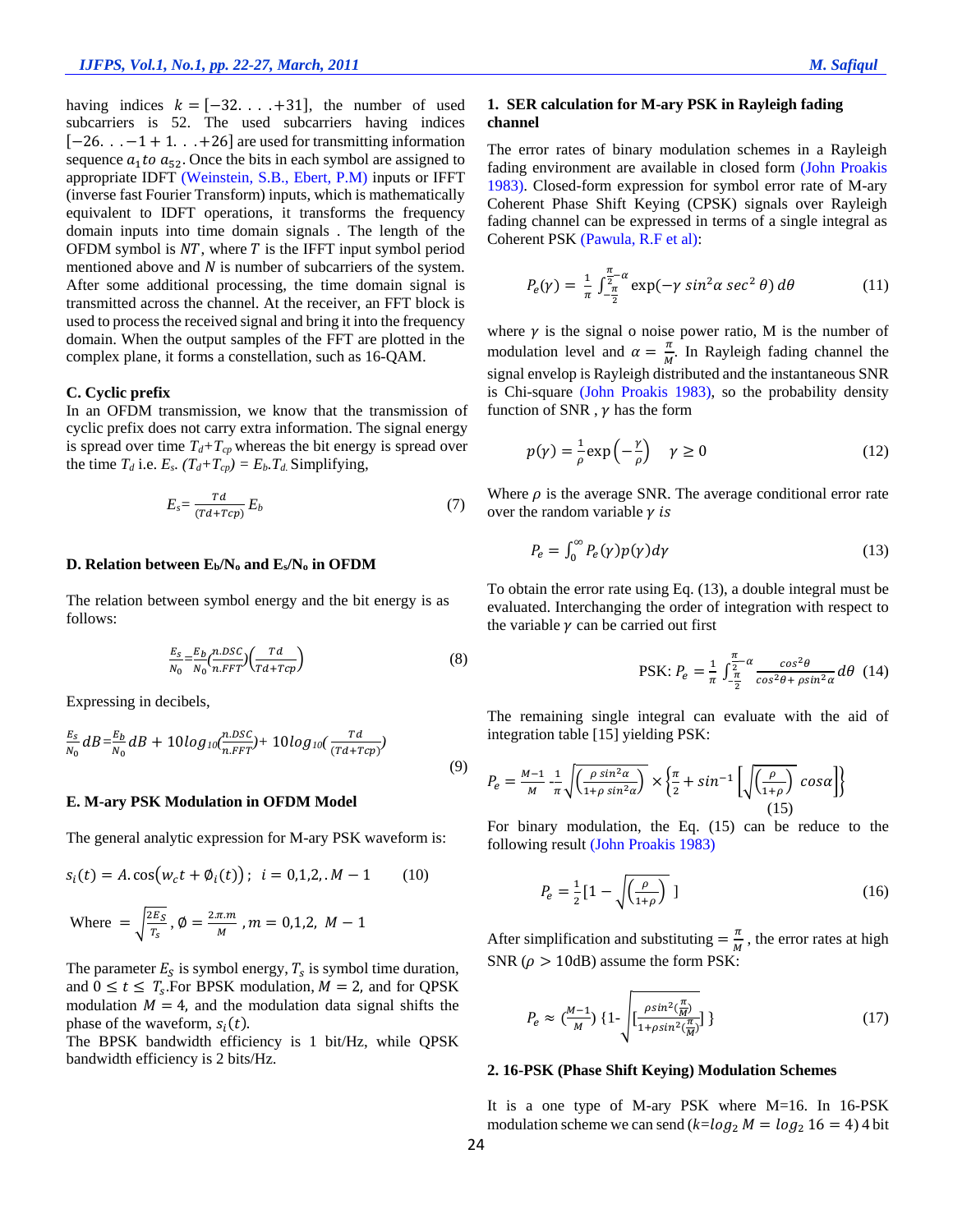information per symbol. In Fig. 4 and Fig. 5, symbol constellation and gray coded bit mapping for 16-PSK is shown respectively.



Figure 2**:** 16-PSK constellation plot



Figure 3**:** Gray coded bit mapping for 16-PSK

#### F. M-ary QAM Modulation in OFDM Model

The general analytic expression for M-ary QAM waveform is:  $s_i(t) = A_{mc} \cos \omega_c t - A_{ms} \sin \omega_c t$ ,  $0 \le \mathbb{Z} t \le \mathbb{Z} T_s$ 18)

where  $i = 0, 1, 2, ..., M$  and  $T_s$  is the symbol interval, which is related to the bit interval by  $T_s = mT_b$ , where  $m =$  $\log_2 M$  represents the number of bits per symbol. The quadrature amplitudes  $A_{mc}$  and  $A_{ms}$  range over a set of  $\{\pm d, \pm 3d, \pm 5d, \dots \}$ , in which 2d, represents the minimum Euclidean distance of constellation points, and  $d$  can be calculated as: (H. G. Yeh and H. S. Seo)  $d =$  $3mE_b$  $\frac{3mE_b}{2(M-1)}$  $E_b$ : average energy bit. As a result, the 16-QAM bandwidth efficiency is 4 bits/Hz and 64-QAM bandwidth efficiency is 6 bits/Hz.

# **1. SER calculation for M-ary QAM in Rayleigh fading channel**

Communication system used in this paper employs M-ary signaling over a Rayleigh fading channel. Besides the fading, the signal is also perturbed by AWGN with two sided Power Spectral Density (PSD) $\frac{N_0}{2}$  $\frac{\mu_0}{2}$ . For a digital receiver (J. Sun, et al) which makes its decision based on the output of a linear filter operating on an undistorted symbol waveform, it is well known that the probability of symbol error caused by stationary AWGN depends only on the instantaneous SNR  $\gamma_s$  associated with each symbol. In fading,  $\gamma_s$  become a random variable and its PDF for Rician channel is [18],

$$
p(\gamma_s) = \left(\frac{1+K}{\overline{\gamma_s}}\right) \exp\left[-\frac{(1+K)\gamma_s + K\overline{\gamma_s}}{\overline{\gamma_s}}\right]. I_0\left(2\sqrt{\frac{K(1+K)\gamma_s}{\overline{\gamma_s}}}\right)
$$
(19)

Once the PDF of  $\gamma_s$  is known, the average SER in fading can be calculated by averaging the conditional (on  $\gamma_s$ ) SER over the PDF  $\gamma_s$  i.e.

$$
P_{\rm s}(e) = \int_0^\infty P_{\rm s} \left(\frac{e}{\gamma_{\rm s}}\right) p(\gamma_{\rm s}) d\gamma_{\rm s} \tag{20}
$$

Where  $P_s \left(\frac{e}{v}\right)$  $\frac{\epsilon}{\gamma_s}$ ) is the conditional (on  $\gamma_s$ ) SER in non fading channel corrupted by AWGN. Using an alternate representation for the square of the Gaussian Q-function (M. K. Simon and D. Divsalar 1998), the conditional SER for the fading channel is given by (M. K. Simon and M. S. Alouini 1999),

$$
P_{\rm s}\left(\frac{e}{\gamma_{\rm s}}\right) = \frac{4B}{\pi} \cdot \int_0^{\frac{\pi}{2}} \exp\left(-\frac{\mathrm{g}\gamma_{\rm s}}{\sin^2\theta}\right) d\theta - \frac{4B^2}{\pi} \cdot \int_0^{\frac{\pi}{4}} \exp\left(-\frac{\mathrm{g}\gamma_{\rm s}}{\sin^2\theta}\right) d\theta
$$
\n(21)

where g=3/[2(M -1)] and  $B = 1 - 1/\sqrt{M}$ . Now the substitution of (19) and (20) into (21) and considering  $K = 0$  yields the average SER of M-QAM over a Rayleigh fading channel, which is given as,

$$
P_s(e) = \frac{4B}{\pi} \cdot \int_0^{\frac{\pi}{2}} \frac{\sin^2 \theta}{\sin^2 \theta + g\overline{y_s}} d\theta - \frac{4B^2}{\pi} \cdot \int_0^{\frac{\pi}{4}} \frac{\sin^2 \theta}{\sin^2 \theta + g\overline{y_s}} d\theta \quad (22)
$$

# **2. 16-QAM (Quadrature Amplitude Modulation) Modulation scheme**

It is a one type of M-ary QAM, where *M=16*. In 16-QAM modulation scheme we can send  $(k=log_2 M = log_2 16 = 4)$  4 bit information per symbol. In Fig. 4 and Fig. 5, symbol constellation and gray coded bit mapping for 16-QAM is shown respectively.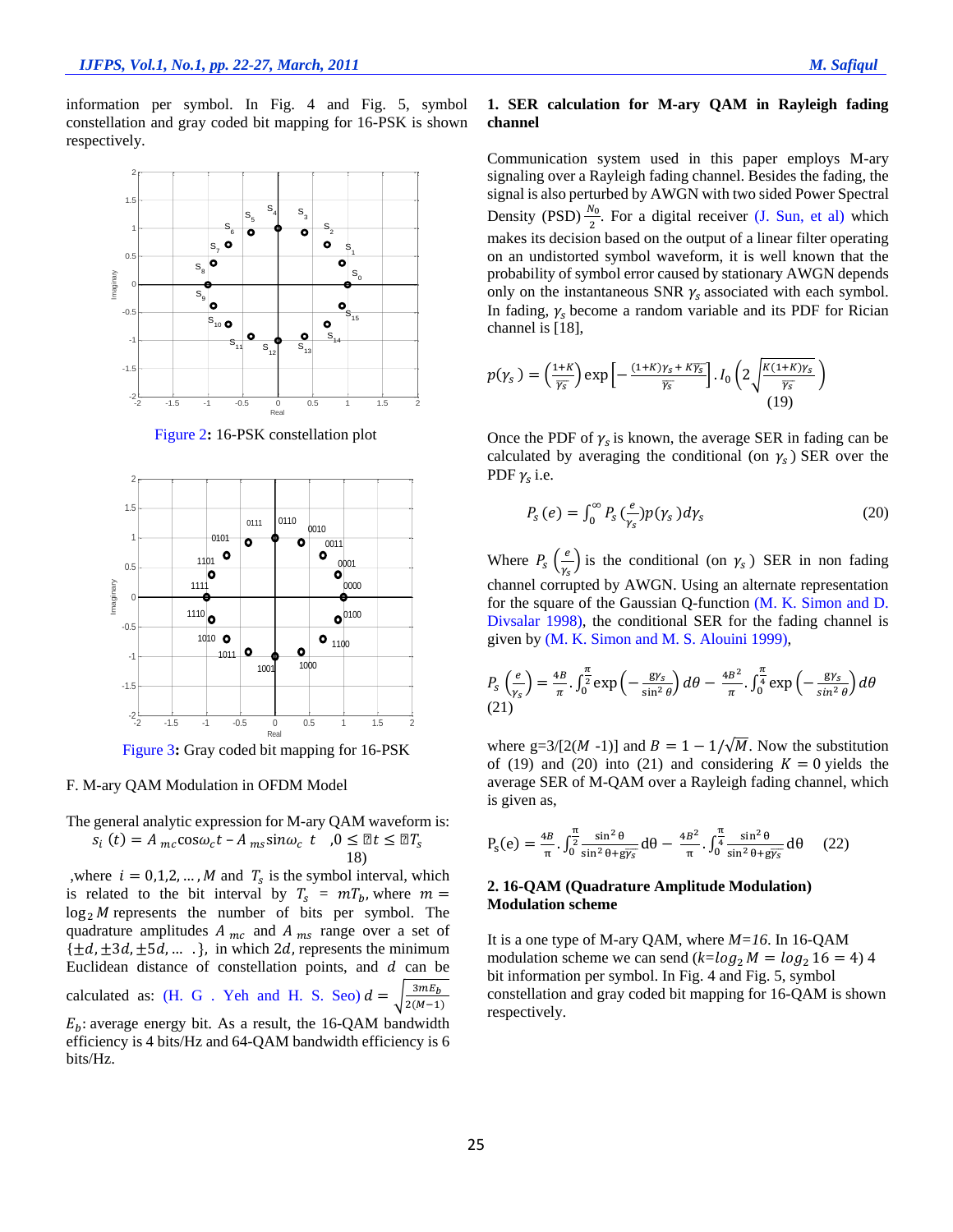| S <sub>0</sub><br>$\frac{55}{6}$<br>$\frac{56}{6}$<br>$\mathsf{S}^7_\circ$<br>$+(\sqrt{\text{Eb}/10})$<br>0<br>+( $\sqrt{\text{Eb}/10}$ ))<br>$-3(\sqrt{\frac{\text{Eb}}{10}})$<br>$\frac{-(\sqrt{Eb/10})}{s}$ S9<br>$_{\circ}$ S <sub>10</sub><br>$-(\sqrt{Eb/10})$ | $_{\circ}^{\text{S3}}$       | $_{\circ}^{\text{S2}}$<br>$+3(\sqrt{Eb/10})$ | S <sub>1</sub><br>$\circ$ | S <sub>0</sub><br>$\circ$ | $\overline{2}$ |
|----------------------------------------------------------------------------------------------------------------------------------------------------------------------------------------------------------------------------------------------------------------------|------------------------------|----------------------------------------------|---------------------------|---------------------------|----------------|
| $-2$                                                                                                                                                                                                                                                                 | R                            |                                              |                           |                           |                |
|                                                                                                                                                                                                                                                                      | $+3(\sqrt{Eb/10}))$<br>o S11 |                                              |                           |                           |                |
| $-3(\sqrt{Eb/10}))$<br>$\mathfrak{I}$                                                                                                                                                                                                                                | $_{\circ}$ S15               | $_{\circ}$ S14                               | $\int_{0}^{5}$            | $\int_{0}^{5}$            |                |

<sup>2</sup><br>Figure 4: 16-QAM constellation



Figure 5**:** Gray coded bit mapping for 16-QAM

# **RESULT AND SIMULATION**

To analyze the performance of different modulation schemes with gray coded bit mapping and without using gray coded mapping with OFDM technique in Rayleigh fading channel, we perform simulations using MATLAB.



Figure 6**:** SER curve for different modulation scheme using OFDM technique

From Fig.6 we can see that after performing MATLAB simulation for 64 PSK the signal to noise ratio is 64dB and for 64 QAM it is 58dB. Again for 16 PSK the signal to noise ratio is 52dB and for 16 OAM it is 48dB.



Figure 7**:** BER curve for different modulation Scheme using OFDM with gray coded bit mapping.

From Fig.7 we can see that after performing MATLAB simulation with gray bit mapping for 64 PSK the signal to noise ratio is 48dB and for 64 QAM it is 45 dB. Again for 16 PSK the signal to noise ratio is 38 dB and for 16 QAM it is 35 dB. The gain from SER and BER in different modulation scheme is summarized in Table-II

Table-II**:** SER and BER for different modulation scheme

| Different modulation<br>scheme | <b>SER</b><br>at $10^{-4}$ | <b>BER</b><br>at $10^{-4}$ | Gain from<br>SER &<br><b>BER</b> |
|--------------------------------|----------------------------|----------------------------|----------------------------------|
| $64$ -PSK                      | 64 dB                      | 49 dB                      | 13 dB                            |
| 64-OAM                         | 58 dB                      | 45 dB                      | 12 dB                            |
| 16-PSK                         | 52 dB                      | 40dB                       | 12 dB                            |
| 16-QAM                         | 48 dB                      | 37 dB                      | 11 dB                            |
| OPSK                           | 40dB                       | 34 dB                      | 6 dB                             |

## **CONCLUSION**

Here we have analyzed the performance of different modulation schemes with OFDM technique in Rayleigh fading channel with gray coded bit mapping and without gray mapping. By using higher order modulation scheme (like 16-QAM, 64-QAM, 16- PSK, 64-PSK) with OFDM technique in Rayleigh channel, we can transmit more data rate. In both the cases we get better performance for QAM modulation scheme. So, at this stage we can easily conclude that QAM has got better performance than PSK and use of gray bit mapping enhances this performance even more.